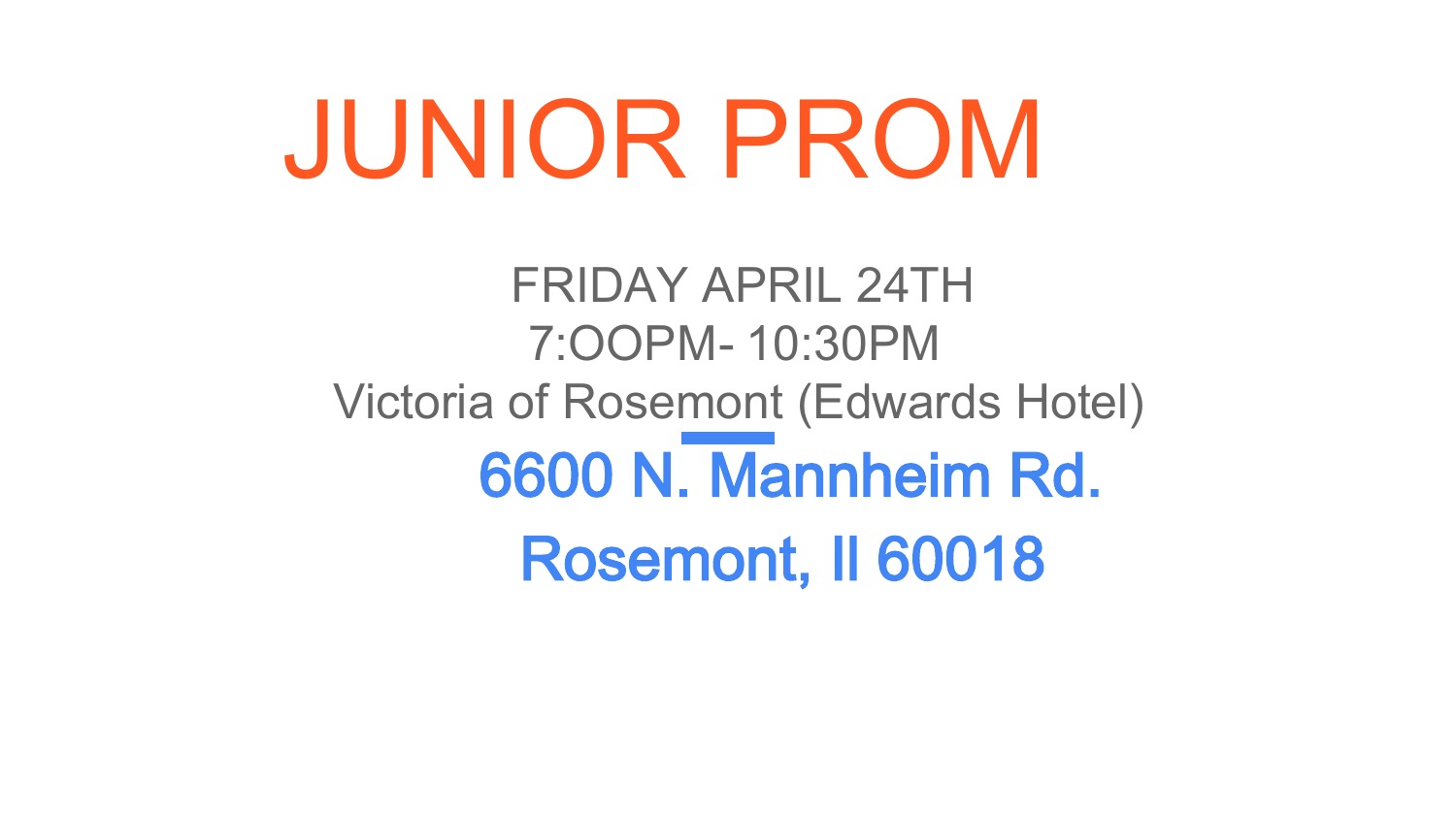### IMPORTANT INFO

PRICE - \$145 PER COUPLE OR \$75 SINGLE TICKET : You must pay for your tickets in the MAIN OFFICE. YOU MAY PAY WITH A CHECK MADE PAYABLE to Res or with CASH.

DO NOT GIVE MONEY TO SEMINAR TEACHER OR Mrs. **Montanile** 

## DUE DATE-----> APRIL 15TH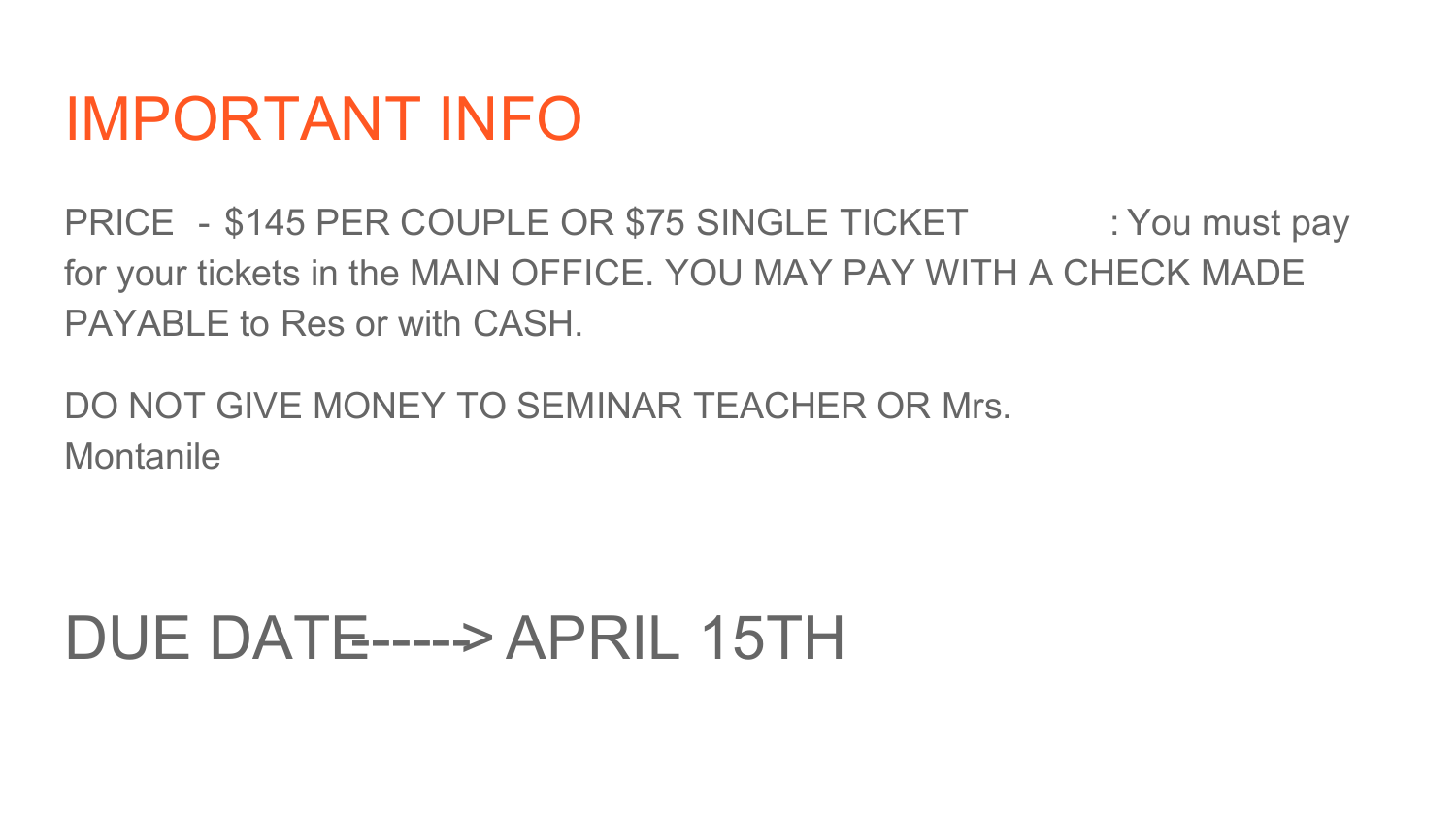WHAT NEEDS TO COME BACK TO MRS MONTANILE?

### ON OR BEFORE-------> APRIL 14TH (Day back after EASTER Break)

- 1) Photocopy of your Date's ID
- 2) Picture release form FROM YOUR DATE
- 3) Junior Dance Agreement Form-----> Must have your dates parent's signature and phone number where they can be reached as well as your parent's signature and phone number.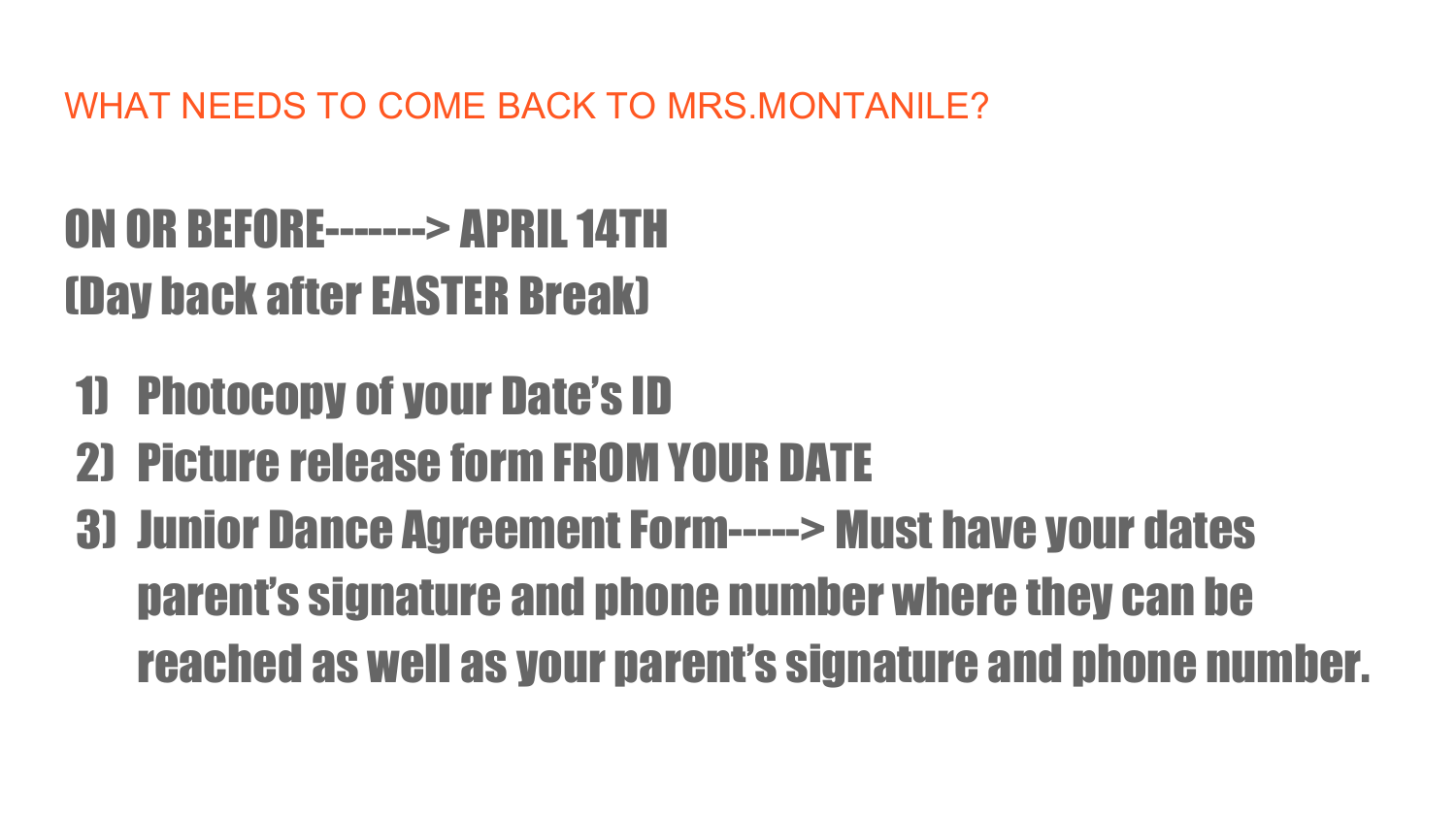#### WHAT YOU NEED TO KNOW ABOUT THAT EVENING?

- 1. There is plenty of Parking in the lot.
- 2. YOU MUST ARRIVE BEFORE 7:30
	- If you are not at the dance by 7:30, YOUR PARENTS WILL BE CALLED
- 3. YOU CAN NOT LEAVE BEFORE 10:00PM
- 4. WHEN YOU ENTER THE EDWARDs HOTEL, YOU WILL TAKE THE ELEVATOR TO THE PENTHOUSE. THERE WILL BE SECURITY GUARDS/TEACHERS THE TO DIRECT YOU.
- 5. ABSOLUTELY NO VAPING, ALCOHOL, DRUGS…. If the security officers/teachers suspect that you or your date have been using any of the above, before or during the dance, your parents/date's parents will be called to pick you up.
- 6. BE RESPECTFUL TO STAFF, VENUE, TEACHERS SECURITY!!!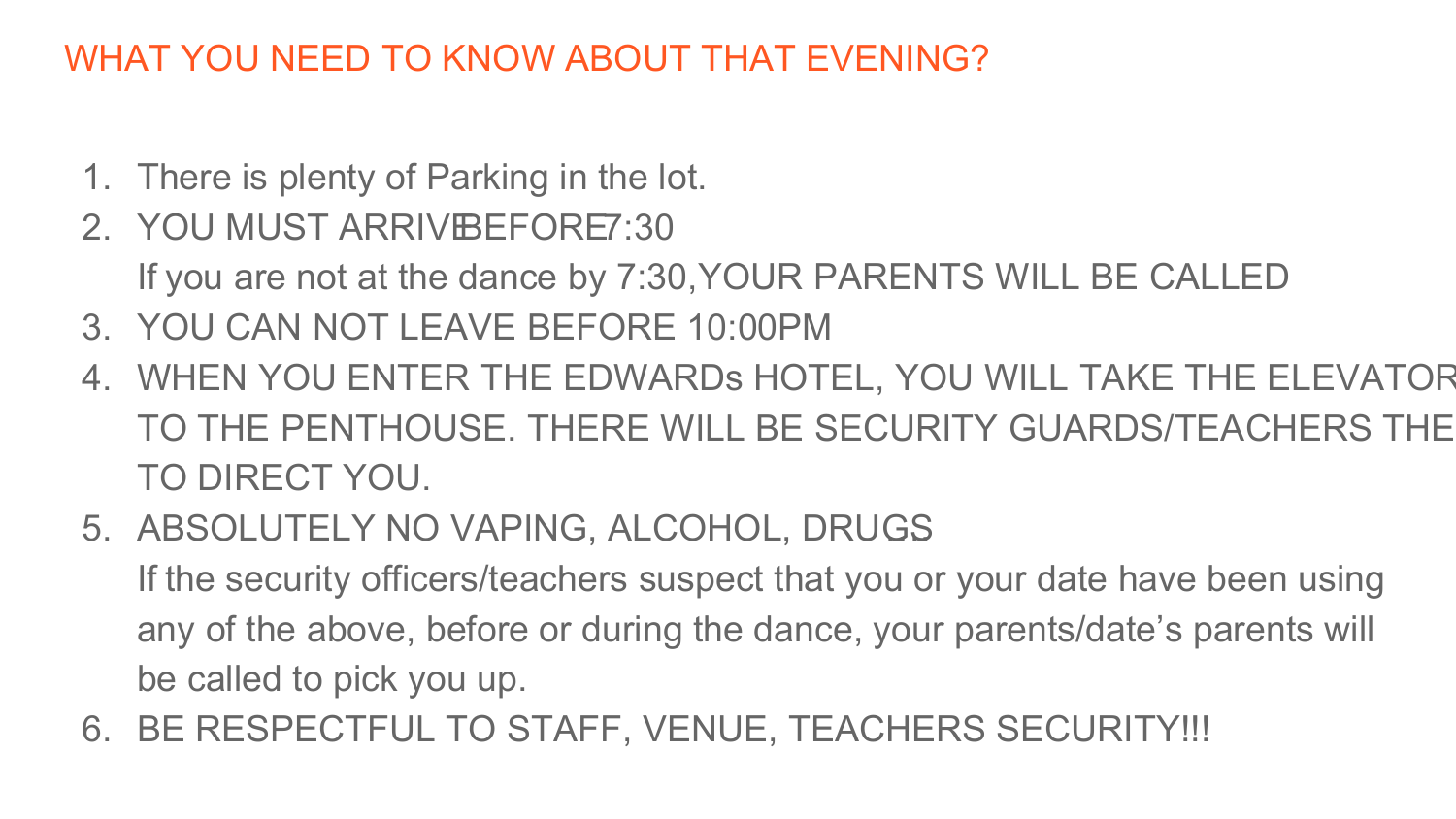#### Dresses ----N OT OK